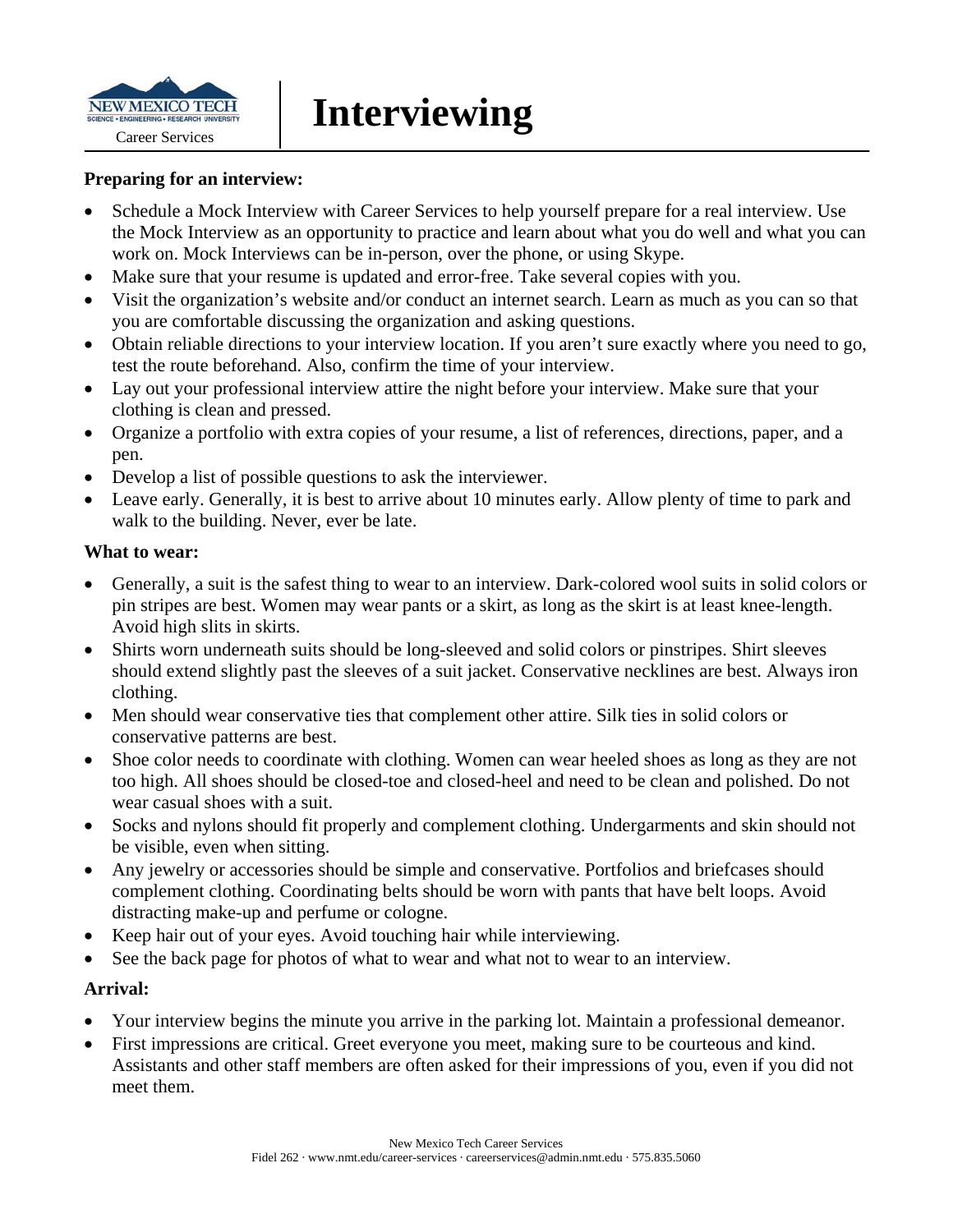

#### **Interviewing:**

- Greet your interviewer with a smile, being sure to make eye contact. Your handshake should be firm. It is a good idea to say the interviewer's name when introduced, as this will make it easier to remember their name later on.
- When invited to have a seat, sit straight and tall, but also comfortably. Don't fidget, and be on the lookout for nervous habits.
- Don't be afraid to talk about yourself. The interview is your chance to infuse your personality in to your application. When answering questions, speak calmly, confidently, and clearly. Maintain eye contact. Use examples when answering. By providing short stories as you describe your experience, you make yourself a much more "real" candidate. This also shows the interviewer that you have real-world experience that you can apply to a new position.
- Avoid rambling. Answer the question fully, but don't feel the need to keep talking to fill space. There will likely be a few seconds of silence while the interviewer makes notes about your response; this is normal, so do not feel the need to keep talking.
- Be positive and enthusiastic at all times, avoiding any negativity. Never speak badly about a former position or coworker.
- If you aren't sure how to answer a question, take a deep breath to give yourself a little bit of time to think about it. You can also ask the interviewer to repeat the question or repeat it yourself to buy more time.
- Pay attention to the interviewer's non-verbal communication. This can let you know how the interview is going and whether you should talk more or less.

#### **After the end of the interview:**

- Ask the questions you prepared. You may want to modify these based on the items discussed during the interview. Never ask anything that is easily available with research. Also, avoid questions about salary or benefits at this time.
- Ask for a business card or contact information from each interviewer.
- When leaving, shake hands firmly and again convey your interest in the position.

#### **After the interview:**

 Send a thank you note expressing appreciation for meeting with you. Include one or two unique things discussed during the interview and express your continued interest. Thank you notes should be sent as soon as possible and within 24 hours. They can be sent by email or regular mail or dropped off at the front desk.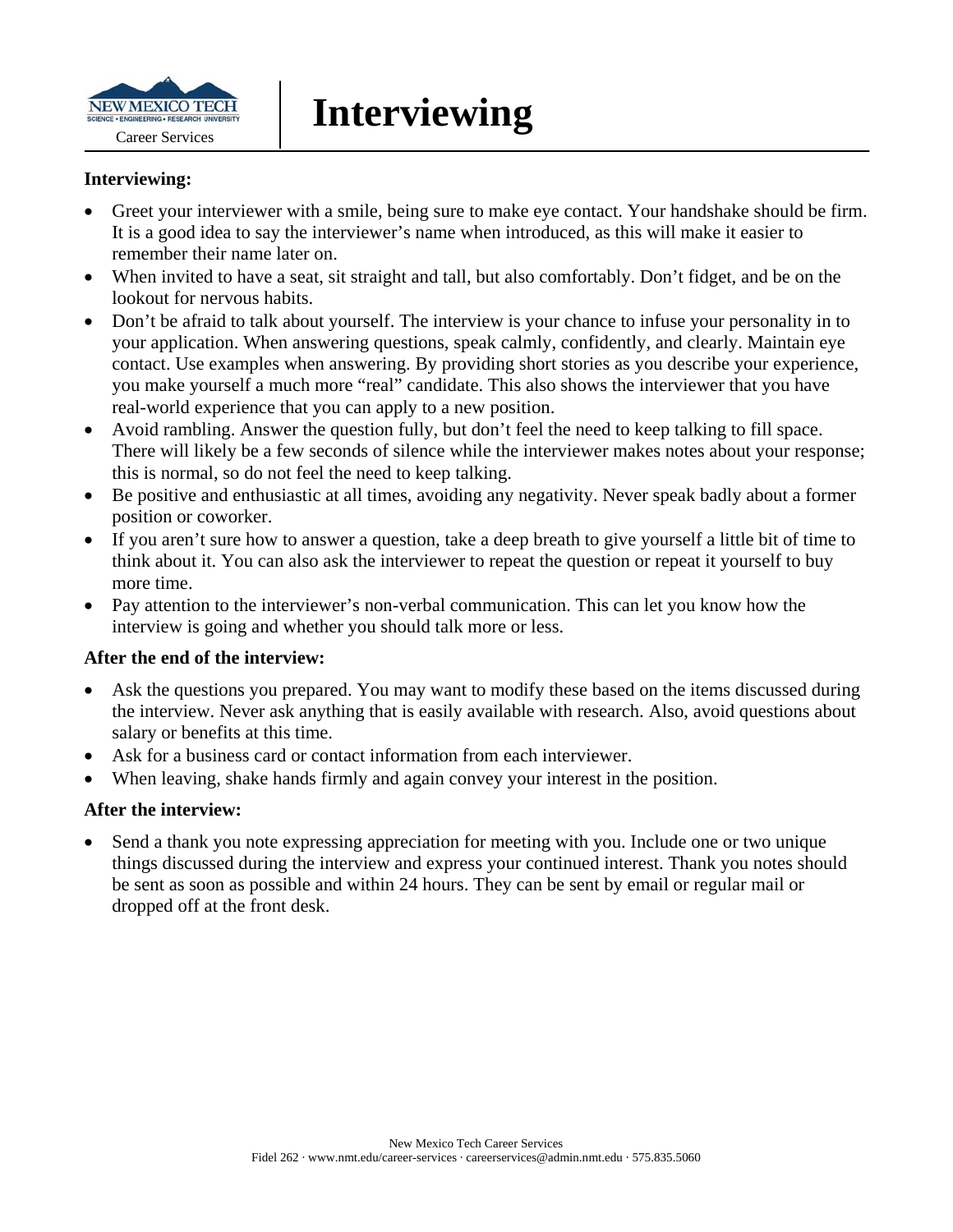

#### **Sample interview questions:**

- 1. Tell me a little bit about yourself.
- 2. What prompted you to apply for this position?
- 3. What do you know about this organization? About this department?
- 4. What are three of your strengths? Three weaknesses?
- 5. Where do you see yourself in five years? Ten years?
- 6. What work experience have you had that has prepared you for this position?
- 7. Describe your ideal position.
- 8. What is your proudest accomplishment?
- 9. Do you work better in a team or individually? Please give an example.
- 10. Tell me about a time when you overcame obstacles.
- 11. Describe a time when you had to deal with a difficult coworker. How did you handle it?
- 12. Tell me about a mistake you made recently made and how you corrected it.
- 13. How would you handle being confronted by an angry coworker?
- 14. How do you deal with working under pressure? Give an example.
- 15. Describe a decision you made that was unpopular.
- 16. What is your management style? Describe a specific example.
- 17. What would you do if you were working with a team member who was not doing their fair share?
- 18. How do you cope with stress?
- 19. How do you manage time to make sure projects get completed on time?
- 20. How would you persuade someone to accept your idea?

#### **Questions to ask the interviewer:**

- 1. How would I spend a typical day in this position?
- 2. What are the greatest challenges currently facing the organization/department?
- 3. What plans for growth and change does the organization/department have?
- 4. What do you think is the most challenging facet of this position?
- 5. What opportunities are there for advancement and professional development?'
- 6. How would you describe the typical management style in the organization?
- 7. Could you describe the typical assignments first-year employees receive?
- 8. How has your career developed at this organization?